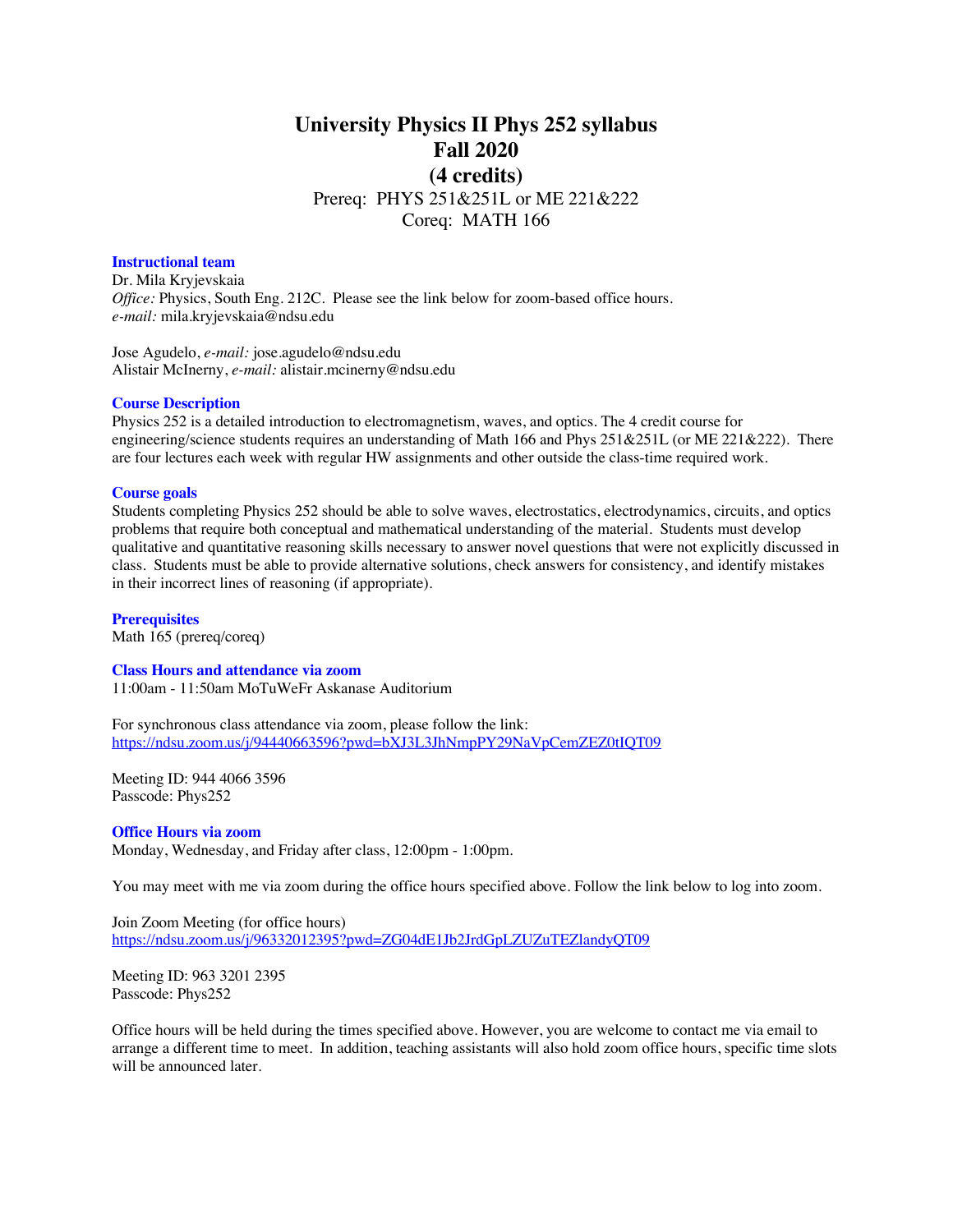# **Course materials**

1. Textbook (optional): Halliday, D.; Resnick, R.; Walker, J. *Fundamentals of Physics,* any edition ed. Wiley,. (full version)

- 2. Turning Point app.
- 3. Scientific calculator.

# **Course format**

Phys 252 meets four times a week in a large lecture hall. There are no small group discussion sessions associated with Phys 252. However, we would like to provide opportunities for you to think about the material in class, share your thoughts with classmates, and provide feedback on your learning to the instructional team. Given that small group interactions are not possible due to physical distancing, we implemented two teaching techniques: Turning Point Web and Google doc.

a. **Turning Point Web.** All NDSU students have free access to Turning Point license. We will use a web-based Turning Point option, which allows all students to participate in class, those who are physically present on campus, and those who participate via zoom. You do NOT need to purchase any hand-held "clickers", but you will need a device capable of connecting to the internet (phone, iPad, laptop, etc). If that is an issue, please let me know. You will also need to download the app on your device. Follow a few steps described in the link below to create an account and to download the app. https://kb.ndsu.edu/page.php?id=101669

We will use Turning Point to record your attendance and seat assignment in class. So, please be prepared to use/test the Turning Point app on the first day of class.

b. **Google doc.** Below is a link to a google doc which will serve as an interactive space for this class. You are strongly encouraged to use this doc to ask questions during class, answer questions posed by others, comment on the material, etc. During problem-solving or "clicker question" exercises, you are strongly encouraged to use this space to explain your thought processes. Consider questions such as "Why is you answer the one you chose? What led you to believe that this answer is correct?" During class, teaching assistants will monitor the doc and provide just-in-time feedback to the instructor. Your participation in the google doc is very important to us for receiving feedback on your learning and for helping you learn more productively.

Everybody with the link can edit, so you can choose to log in anonymously as a stripy raccoon or a fearless squirrel.

https://docs.google.com/document/d/1L0FYh69sfebT9yzGiKEXz1FBg1Vh\_WvH5RuVpeHLmw8/edit?usp=sh aring

# **Attendance**

Attendance is not required, however, participation in "clicker" questions (either in class or synchronously via zoom) will contribute up to 5% to the final grade. If you attend class in person, you will be asked to use Turning Point Web to record your seat during each class. This is done to accommodate contact tracing in case of illness or exposure.

# **How to succeed in this class**

Do not memorize the material or solutions to problems. Think about your reasoning. Science (and physics in particular) is not about memorization. It is about the ability to think, make mistakes, recognize when mistakes are made, recover from these mistakes, and move forward.

Please check out a set of five short videos on how people learn and on effective strategies for learning.

# http://www.youtube.com/playlist?list=PL85708E6EA236E3DB

The videos are created by Stephen L. Chew, a cognitive psychologist at Samford University. The videos discuss common student misconceptions about learning (memorization of facts, reading lecture notes as opposed to processing information, *etc.*). The videos also include discussions of effective strategies for academic success. There is a sequence of 5 episodes, you can watch all of them in under 30 minutes. I am extremely impressed by the videos. I think you will enjoy the videos as well. Check them out!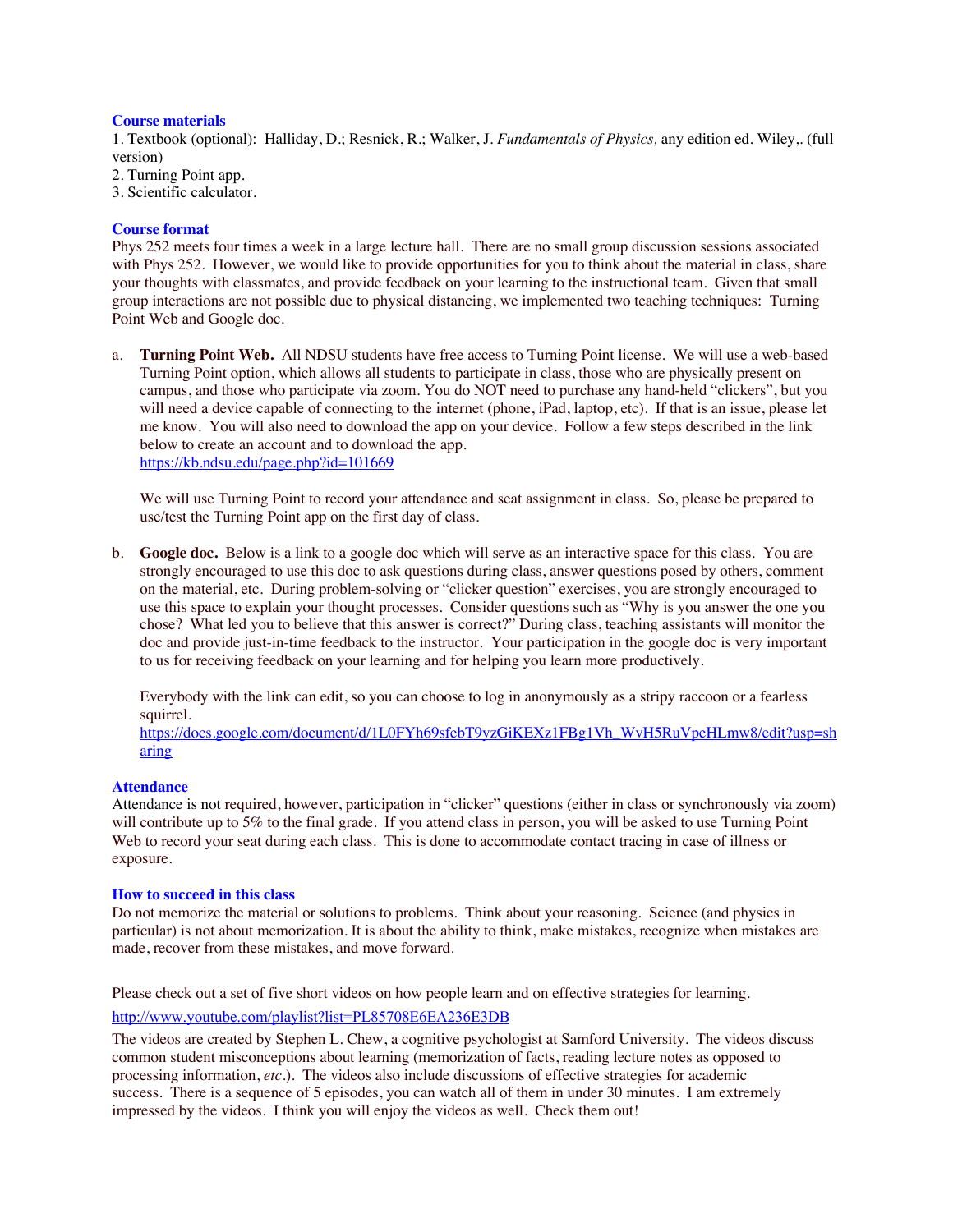#### **Homework assignments**

Regular web-based (LON-CAPA) HW (due approximately every 10 days).

#### **Ungraded web-based pre-tests**

We would like to learn more about what ideas and concepts related to Phys 252 you know well and what material needs to be discussed in class at a deeper level. To help us gain this knowledge about your background, we will ask you to complete short weekly *ungraded* pre-tests (~15 min long). You are *not* expected to do any reading or studying prior to taking each pre-test because we want to learn how you *think* about the material (not necessarily what you read about it in a textbook, or whether or not you are correct). However, you will be expected to explain your answers or reasoning and make an effort to answer each pre-test question. Your effort and not correctness of your answer will contribute 5% to your final grade. Taking pre-tests is usually beneficial for the students since pretests 1) give students an opportunity to recall relevant material prior to coming to class, 2) recognize what students do and do not know, and 3) get an idea about what is coming up in class. It is worth taking pre-tests.

A link to each pre-test will be emailed to you. Each pre-test will also be announced in class and on Blackboard.

#### **Graded quizzes.**

Instead of traditional three midterms and a final, we will have regular short online quizzes. Approximately every 2 weeks, you will be asked to take a short quiz (~20-30 minutes long). You may receive different versions of the quiz. Questions will appear on the screen one at a time so that you have to submit an answer to a question before moving to the next one. We recognize that this approach is not ideal, but it provides flexibility for students who are unable to attend class in person to take the quiz under equitable conditions.

Students must take the quizzes individually; no collaborations are allowed.

All quizzes will have a mix of multiple-choice questions (you will get credit for correct answers only) and freeresponse questions (you will be asked to explain your reasoning and show your work; you will be given credit for partially correct answers as well). To allow for partial credit on free-response questions, each quiz question will be worth 5-7 points. However, since only *percentages* contribute to the calculation of your final grade in the course, only the percentage of points earned on each quiz is relevant, *not* the absolute number of points.

# **Grading information**

Your final grade in physics 252 will be determined on the following basis: Homework: 40%

Quizzes: 50% total

Ungraded work, points are assigned based on student participation efforts regardless of the correctness of their responses: 10%

- In-class participation efforts (via Turning Point Web): 5%
	- Pre-test participation efforts: 5%

#### *Extra credit HW problems:* 5%

Extra Credit HW could be used to make up points lost due to missing a class or not completing a pre-test.

Letter Grading: 89.5 to  $100\% = A$ 79.5 to  $89.4\% = B$ 69.5 to  $79.4\% = C$ 59.5 to  $69.4\% = D$ 

# **Health and Safety Expectations**

The following link provides web resources for information on COVID-19 and NDSU's response. https://www.ndsu.edu/admission/fall\_2020\_prelim\_plan